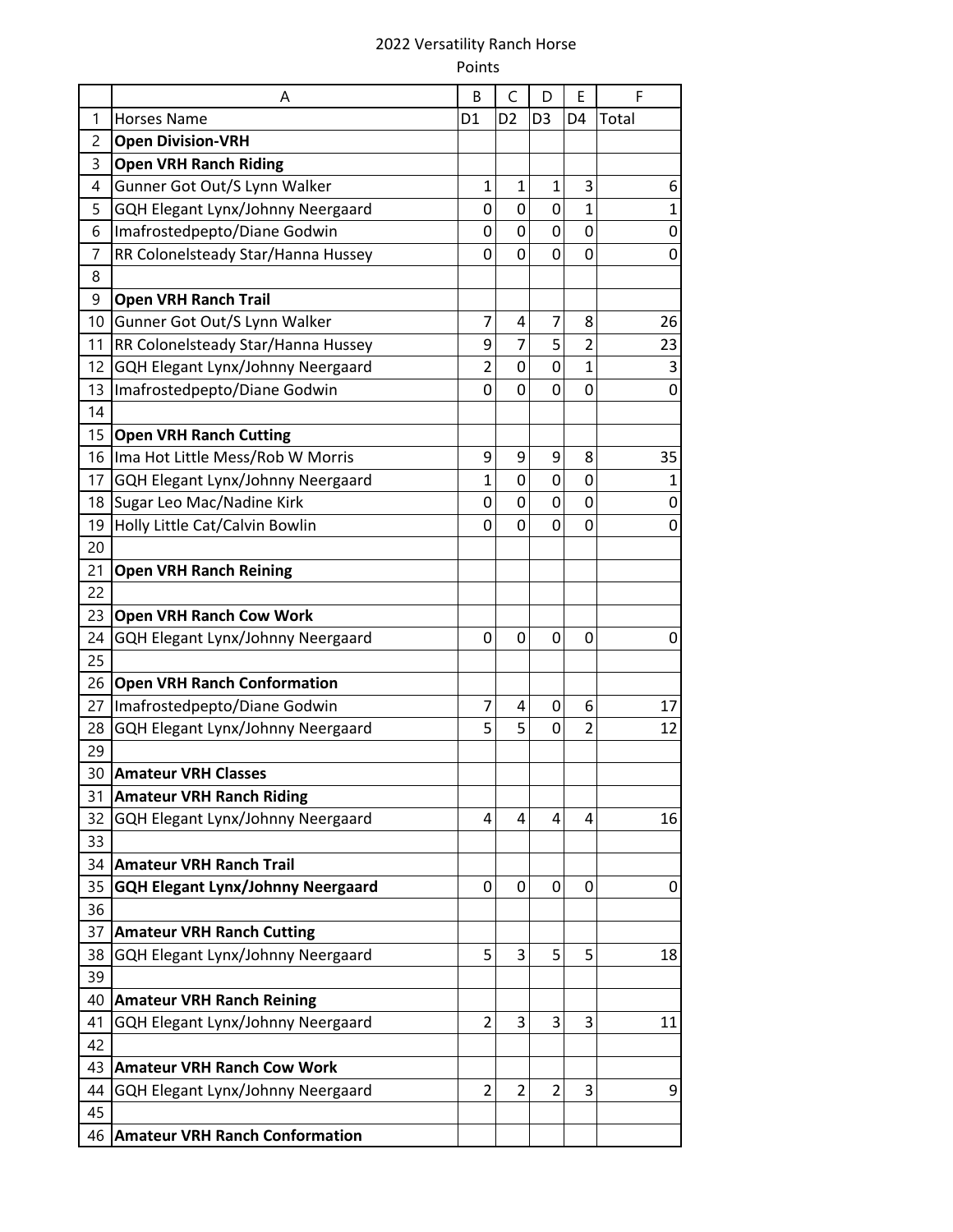## 2022 Versatility Ranch Horse Points

|    | A                                             | B              | C              | D              | Е              | F                       |
|----|-----------------------------------------------|----------------|----------------|----------------|----------------|-------------------------|
| 47 | GQH Elegant Lynx/Johnny Neergaard             | 3              | 3              | 3              | 3              | 12                      |
| 48 |                                               |                |                |                |                |                         |
| 49 | <b>Limited Amateur VRH Ranch Classes</b>      |                |                |                |                |                         |
| 50 | <b>Limited Amateur VRH Ranch Riding</b>       |                |                |                |                |                         |
| 51 | Holly Wally Whiz/Christina Harris             | 6              | 8              | 1              | 9              | 27                      |
| 52 | RR Colonelsteady Star/Hanna Hussey            | 5              | 7              | 3              | 0              | 15                      |
| 53 | Chex Out My Whizzer/Kim Brake                 | 0              | 3              | 0              | 6              | 9                       |
| 54 | Sugar Leo Mac/Nadine Kirk                     | 0              | 0              | $\mathbf 0$    | 1              | $\mathbf{1}$            |
| 55 | Gunna Be Busy/Cody Newsome                    | 0              | 0              | 0              | 0              | 0                       |
| 56 | Imafrostedpepto/Diane Godwin                  | 0              | 0              | 0              | 0              | 0                       |
| 57 |                                               |                |                |                |                |                         |
| 58 | <b>Limted Amateur VRH Ranch Trail</b>         |                |                |                |                |                         |
| 59 | Gunner Got Out/S Lynn Walker                  | 9              | 9              | 9              | 8              | 35                      |
| 60 | Holly Wally Whiz/Christina Harris             | 8              | 7              | 8              | 9              | 32                      |
| 61 | Chex Out My Whizzer/Kim Brake                 | $\overline{2}$ | 6              | 5              | 0              | 13                      |
| 62 | Gunna Be Busy/Cody Newsome                    | 0              | 0              | 0              | 5              | 5                       |
| 63 | Sugar Leo Mac/Nadine Kirk                     | $\mathbf{1}$   | 0              | 0              | $\overline{1}$ | $\overline{\mathbf{c}}$ |
| 64 | Imafrostedpepto/Diane Godwin                  | 0              | $\mathbf 0$    | $\mathbf 0$    | $\mathbf 0$    | 0                       |
| 65 | RR Colonelsteady Star/Hanna Hussey            | 0              | 0              | 0              | 0              | 0                       |
| 66 |                                               |                |                |                |                |                         |
| 67 | <b>Limited Amateur VRH Ranch Cutting</b>      |                |                |                |                |                         |
| 68 | Sugar Leo Mac/Nadine Kirk                     | 7              | 7              | 8              | 6              | 28                      |
| 69 | Holly Wally Whiz/Christina Harris             | 4              | $\overline{2}$ | 3              | 3              | 12                      |
| 70 | Gunna Be Busy/Cody Newsome                    | 0              | 0              | 0              | 0              | 0                       |
| 71 |                                               |                |                |                |                |                         |
| 72 | <b>Limited Amateur VRH Ranch Reining</b>      |                |                |                |                |                         |
| 73 | Gunna Be Busy/Cody Newsome                    | 7              | 9              | 8              | 9              | 33                      |
| 74 | Gunner Got Out/S Lynn Walker                  | 6              | 8              | 6              | 8              | 28                      |
| 75 | Holly Wally Whiz/Christina Harris             | 8              | 6              | 7              | 6              | 27                      |
| 76 | Chex Out My Whizzer/Kim Brake                 | 5              | $\overline{4}$ | 5              | 5              | 19                      |
| 77 | Sugar Leo Mac/Nadine Kirk                     | 0              | 0              | 0              | 0              | 0                       |
| 78 |                                               |                |                |                |                |                         |
| 79 | <b>Limited Amateur VRH Ranch Cow Work</b>     |                |                |                |                |                         |
| 80 | Holly Wally Whiz/Christina Harris             | 5              | 7              | 5              | 6              | 23                      |
| 81 | Gunner Got Out/S Lynn Walker                  | 3              | 5              | 6              | 7              | 21                      |
| 82 | Gunna Be Busy/Cody Newsome                    | $\overline{2}$ | $\overline{2}$ | $\overline{2}$ | $\mathbf 0$    | 6                       |
| 83 | Sugar Leo Mac/Nadine Kirk                     | 0              | 0              | 0              | 0              | 0                       |
| 84 |                                               |                |                |                |                |                         |
| 85 | <b>Limited Amateur VRH Ranch Conformation</b> |                |                |                |                |                         |
| 86 | Gunna Be Busy/Cody Newsome                    | 7              | 8              | 9              | 9              | 33                      |
| 87 | Gunner Got Out/S Lynn Walker                  | 8              | 0              | 8              | 3              | 19                      |
| 88 | Holly Wally Whiz/Christina Harris             | 0              | 7              | 3              | 6              | 16                      |
| 89 | imafrostedpepto/Diane Godwin                  | 3              | $\mathbf{1}$   | $\overline{1}$ | 8              | 13                      |
| 90 | Sugar Leo Mac/Nadine Kirk                     | 0              | 0              | 0              | 0              | 0                       |
| 91 | Chex Out My Whizzer/Kim Brake                 | 0              | 0              | 0              | 0              | 0                       |
| 92 | RR Colonelsteady Star/Hanna Hussey            | 0              | 0              | 0              | 0              | 0                       |